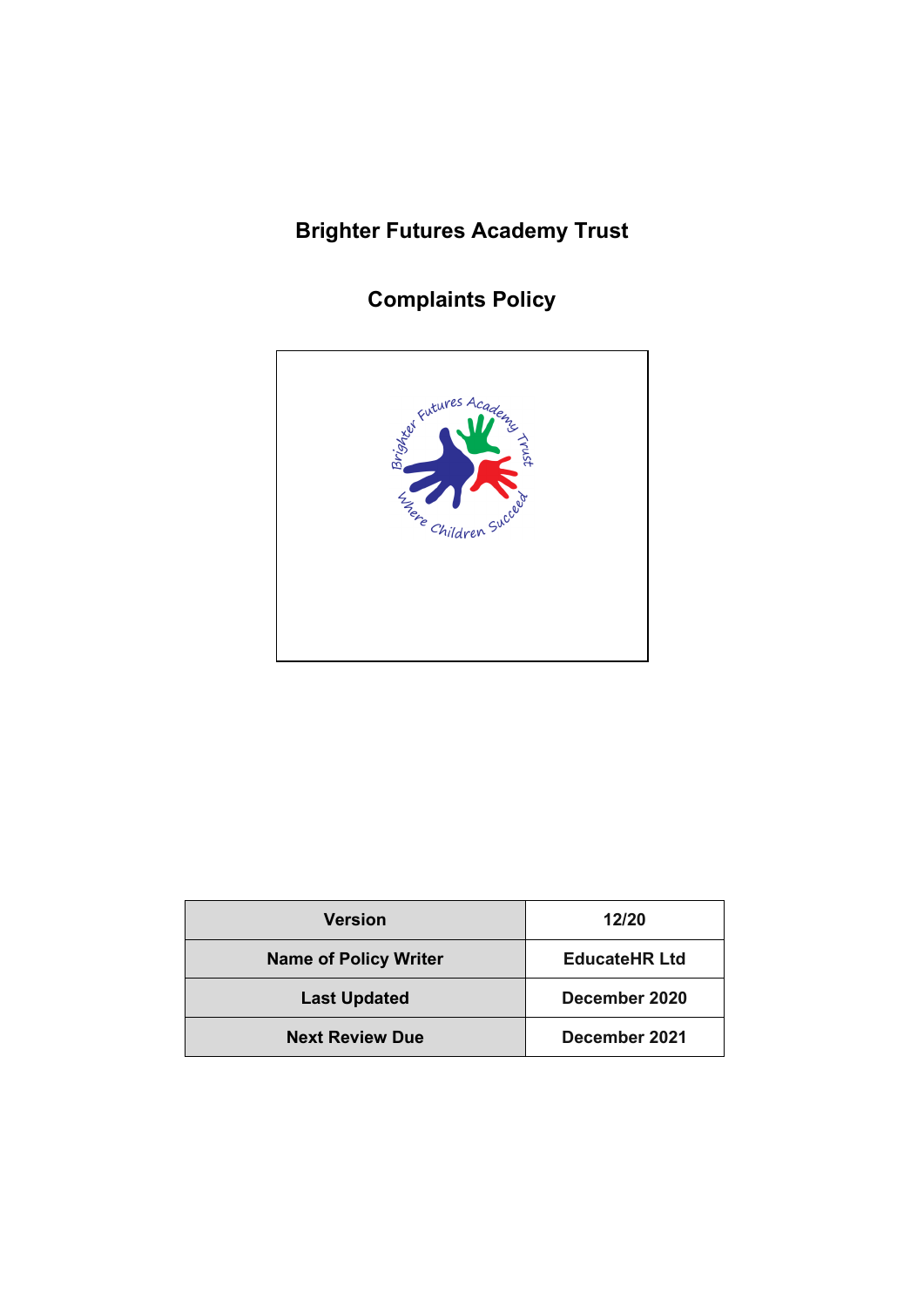#### **Contents**

### $\mathbf 1$ .  $2.$  $3.$  $4.$  $5.$ 6.  $\overline{7}$ . 8. 9. Appendix 3: Guidance for Governing Body Complaints Appeal Panel Hearing..................... 16

#### Page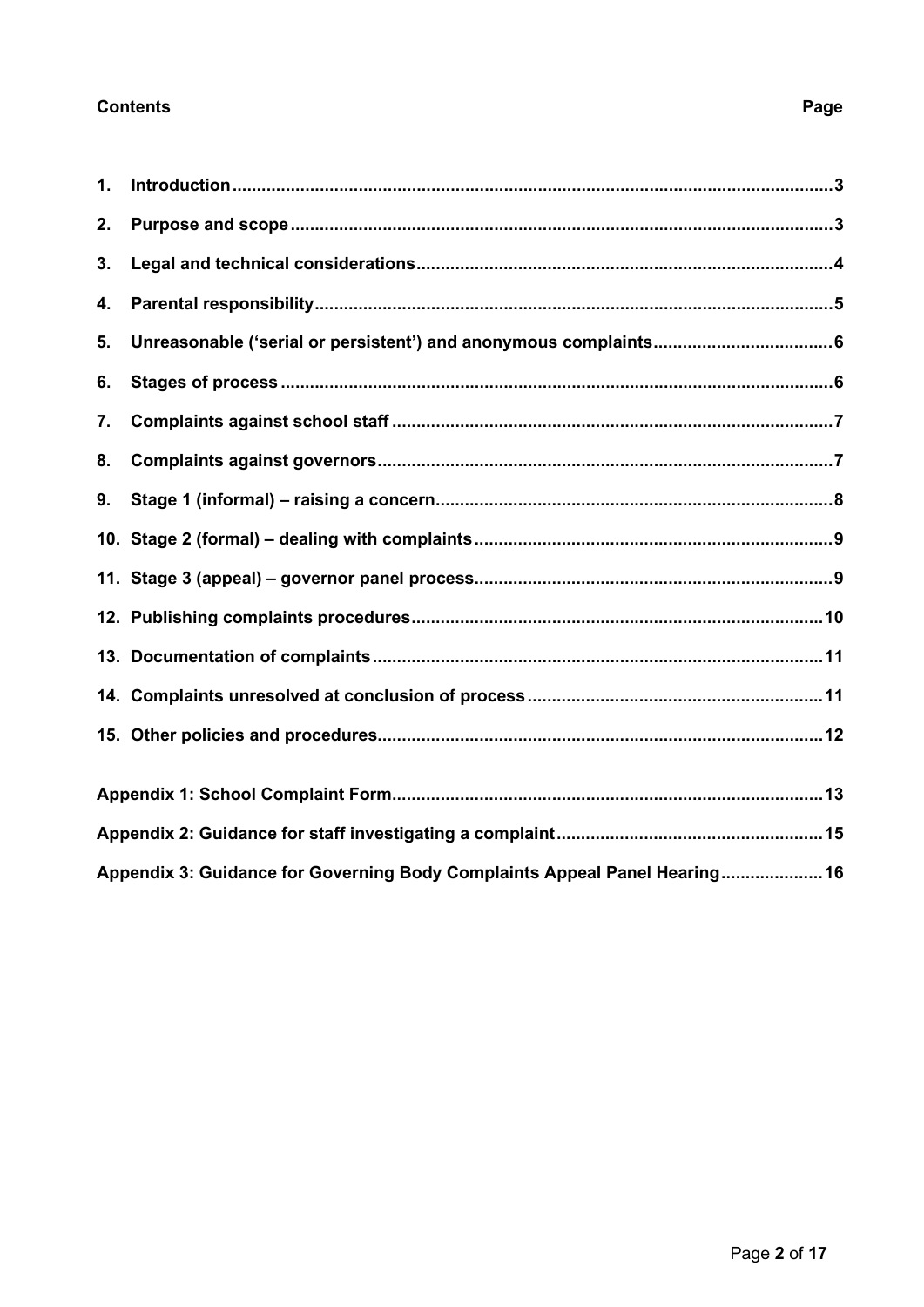#### <span id="page-2-0"></span>**1. Introduction**

- 1.1 This academy strives to provide an excellent education for all our children. The headteacher, governors and staff work diligently to build positive relationships with parents, carers and all stakeholders.
- 1.2 However, if parents, carers or other stakeholders\* have a concern this policy sets out the procedure to be followed in such cases.

\**although, technically, any person, including members of the general public, may make a complaint about any aspect of a school's facilities or services (unless, as specified below, separate statutory procedures apply) it is normally the case that concerns and complaints will only be submitted by those who have a personal reason for involvement, and in practice this will include not only parents and carers but may also extend to, for example, those resident in the immediate vicinity of the school or other members of the local community.*

1.3 Schools must ensure, throughout the process, that they comply with their obligations under the Equality Act 2010. Although it is common practice to ask for complaints to be made in writing (ideally by completion of an official complaint form) it is possible that the complainant may have different communication preferences due to disability or learning difficulties or unfamiliarity with the English language (etc) and where this is of relevance schools must allow alternative methods of contact (as emphasised later in this policy).

#### <span id="page-2-1"></span>**2. Purpose and scope**

- 2.1 It should be noted at the outset that any concerns or complaints submitted by members of staff should be dealt with under the academy's Grievance Policy. The remit of this policy is therefore limited to concerns or complaints emanating from an external source in relation to facilities or services provided by the academy.
- 2.2 The primary aim of this policy is to ensure that any concerns or complaints received from parents or other stakeholders are resolved as fairly and speedily, and as near to the point of origin, as possible.
- 2.3 The academy is committed to developing a robust, transparent and reflective approach to remedy any identified concerns or complaints. There is a similar commitment to ensuring that the academy is an exemplar of the very highest of standards.
- 2.4 Most issues raised are concerns rather than complaints. A 'concern' may be defined as 'an expression of worry or doubt over an issue considered to be important for which reassurances are sought'. A 'complaint', in contrast, may be defined as 'an expression of dissatisfaction, however made, about actions taken or about a lack of (appropriate) action'.
- 2.5 Both concerns and complaints (irrespective of whether these are accorded formal status) will be dealt with by the academy in a sensitive, impartial and confidential manner. It is recognised that a concern may turn into a complaint if it is not addressed seriously or sensitively.
- 2.6 It is in the interest of all parties that both concerns and complaints are resolved at the earliest possible stage, and it is likely that many issues will prove capable of informal resolution without the need to resort to formal procedures.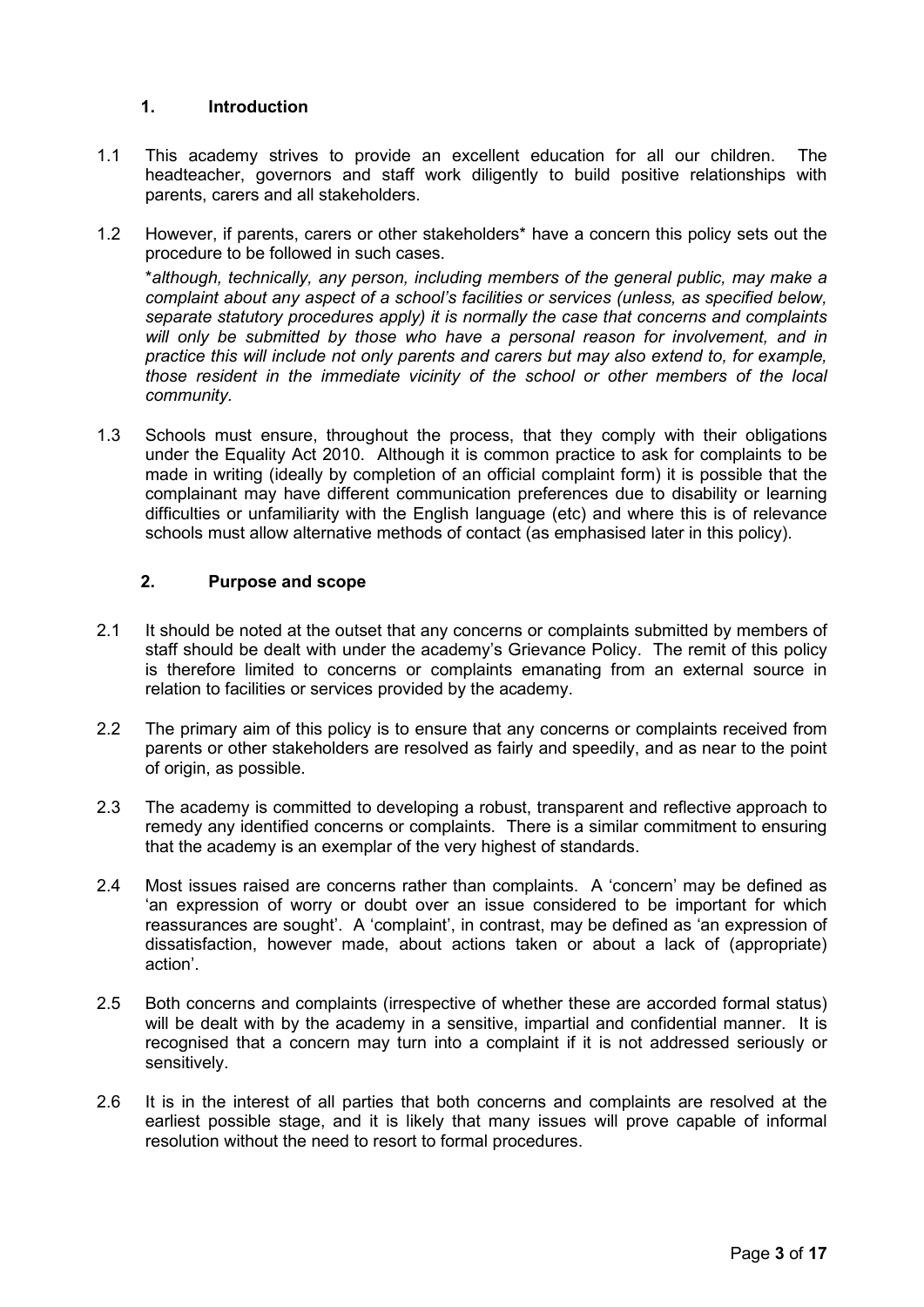- 2.7 The academy is committed to taking all concerns seriously as soon as they become aware of the problem and will endeavour, whenever possible, to resolve such issues without necessarily instigating formal procedures.
- 2.8 However, depending on the nature of the concern or complaint and the outcome of informal process, the complainant may wish to follow (or may be requested by management to follow) the academy's formal complaints procedure (although compliance with any such request will be entirely at the discretion of the complainant).
- 2.9 Complaints may be received by the academy in relation to services provided by third parties in the form of external providers who use school premises or facilities. In such an event the academy should direct the complainant to follow the external provider's own complaints procedure (and the academy should ensure, at the time of making any arrangement for a third party to use their premises or facilities to offer services to the community, that such providers have their own complaints procedures in place).
- 2.10 For the academy to be able to investigate a complaint, it must be brought to the attention of the academy within three months of the incident occurring or (should this be later) coming to light. If a complaint is not made within three months of the relevant incident occurring or coming to light it is unlikely to be investigated unless the circumstances are exceptional.
- 2.11 Similarly, escalation (to the next stage) of a concern or complaint is dependent upon the submission (within ten working days of receipt of a response from the academy (whether verbal or in writing) to the informal (Stage 1) process or (in writing) to the formal (Stage 2) process) of written notification\* from the complainant of their continuing dissatisfaction.

**\****if the complainant has a relevant disability the requirement for such notification to be in writing should normally be waived in accordance with the final clause of section 1.*

2.12 **If no such notification is received within the above timescale the complaint shall be deemed to have lapsed and** (other than in extenuating circumstances) **will not be investigated further**.

#### <span id="page-3-0"></span>**3. Legal and technical considerations**

- 3.1 All academies are required to have a procedure for dealing with complaints relating to the academy (or to any community facilities or services that the academy may offer). They are also required to ensure that this procedure is compliant with the guidance contained in the Education (Independent School Standards) Regulations 2014 (particularly Part 7 thereof).
- 3.2 This policy complies fully with the above guidance whilst also taking into consideration the content of 'Best Practice Advice for School Complaints Procedures 2020' (departmental advice for maintained schools, maintained nursery schools and local authorities).
- 3.3 For complaints from parents or carers of pupils (other than those relating to admissions, exclusions, statutory assessments of Special Educational Needs (SEN), allegations of child protection, or breach of trust or misconduct – for all of which specific protocols are in place) the appropriate procedure should comply with recommendations from the Department for Education (DfE) and government legislation (Section 29 of the Education Act 2002) in offering no fewer than three stages, which should include:
	- an opportunity to resolve the complaint with the school on an informal basis (for example through discussion with the class teacher in the first instance)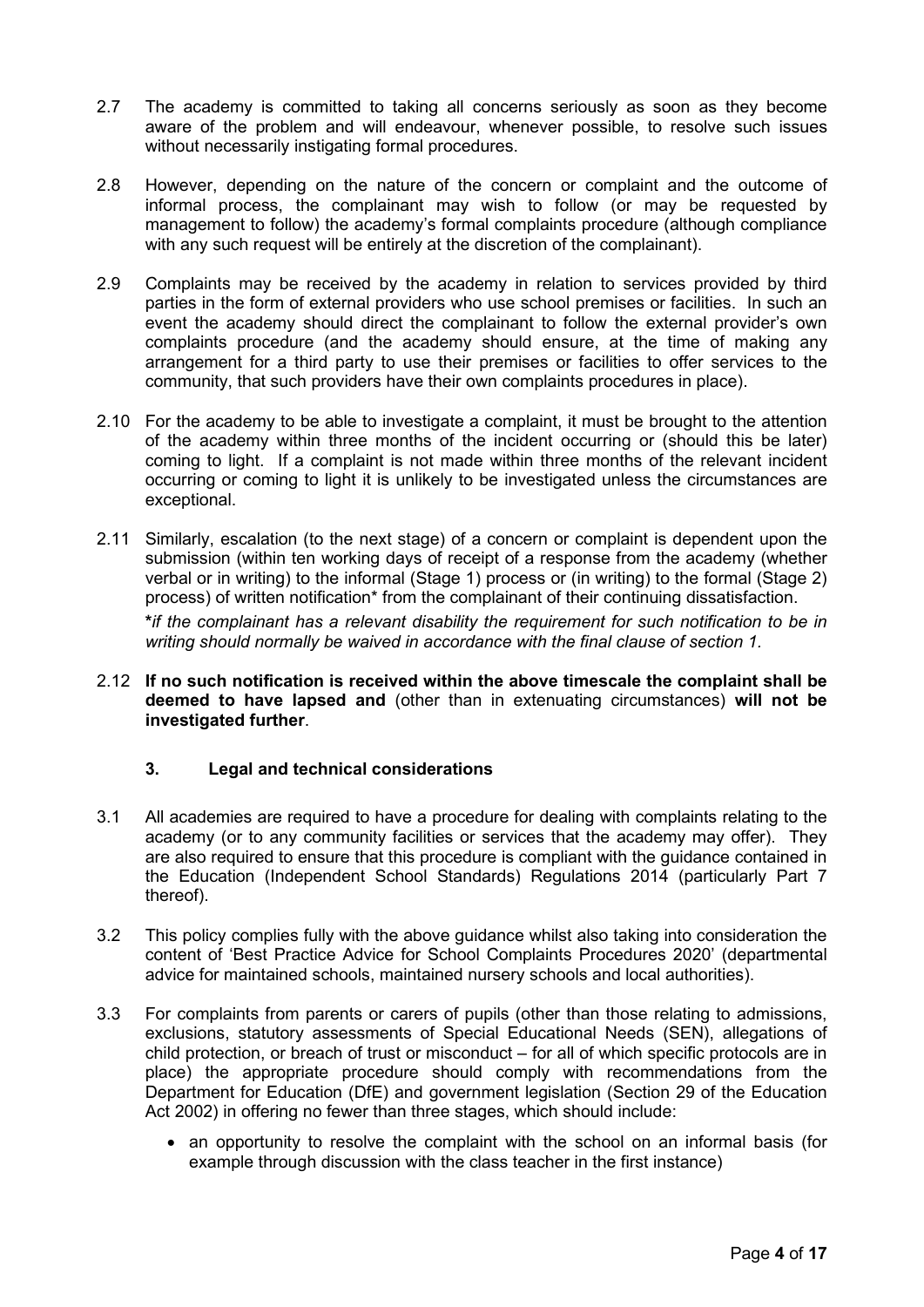- a formal complaint stage (should the complainant be dissatisfied with the response at the informal stage)
- a formal appeal hearing (should the complainant be dissatisfied with the response at the formal stage) with a panel set up by the academy, comprising at least three persons, none of whom has been directly involved in the matters detailed in the complaint, and (at least) one of whom must be wholly independent of the management and running of the academy.
- 3.4 The academy will always be mindful of the obligation to make special provision where the complainant may have specific needs or requirements due to disability or to limited facility in use of the English language.
- 3.5 Occasionally, schools may become the focus of a campaign and receive large volumes of complaints which:
	- relate to the same subject; and/or
	- emanate from complainants with no direct connection to the school.
- 3.6 In such circumstances the academy reserves the right to respond by providing all complainants with a template response and/or by publishing a single response on the academy's website.
- 3.7 In a similar manner, schools may, having completed the complaints procedure in relation to a complaint submitted, subsequently receive a duplicated complaint (in relation to the same matter) from a different source, not infrequently a family member.
- 3.8 In such circumstances it is acceptable for the academy to advise the complainant, in accordance with sections 11 (final clause) and 14 (in its entirety), that the school-based complaints procedure has been completed and that no further action will be taken.
- 3.9 However, in such cases the (new) complainant should also be advised that, if they remain dissatisfied with the school's handling of the original complaint, they may wish to consult the Department for Education's website to seek further information on how they might pursue the matter.

#### <span id="page-4-0"></span>**4. Parental responsibility**

- 4.1 Not infrequently, complaints may be received by schools which relate to a background of conflict between estranged parents. Schools are required by law to engage with the parents of pupils but in certain circumstances it may prove difficult to establish which parties in fact legally hold parental responsibility, as several adults may make such a claim in respect of an individual child.
- 4.2 Schools are also expected to navigate complex living arrangements, particularly for children who may be living in social care, where once again the issue of parental responsibility may not be entirely clear.
- 4.3 In such cases, schools may wish to seek guidance from the relevant government website which contains specific advice for schools to understand their obligations and duties, as recognised by education law, in relation to the rights and responsibilities of parents. This guidance can be located at:

[www.gov.uk/government/publications/dealing-with-issues-relating-to-parental](http://www.gov.uk/government/publications/dealing-with-issues-relating-to-parental-responsibility/understanding-and-dealing-with-issues-relating-to-parental-responsibility)[responsibility/understanding-and-dealing-with-issues-relating-to-parental-responsibility](http://www.gov.uk/government/publications/dealing-with-issues-relating-to-parental-responsibility/understanding-and-dealing-with-issues-relating-to-parental-responsibility)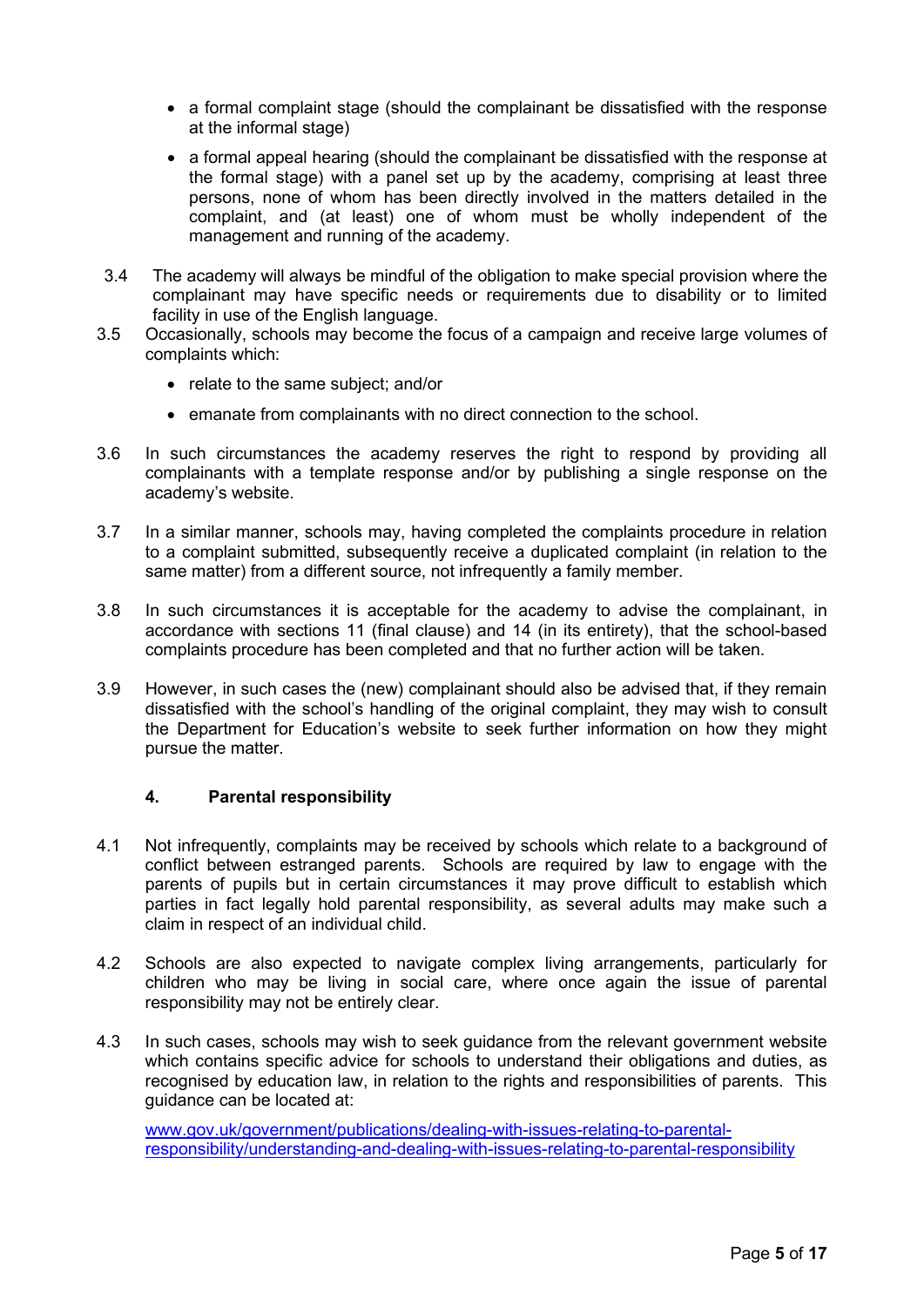#### <span id="page-5-0"></span>**5. Unreasonable ('serial or persistent') and anonymous complaints**

- 5.1 Serial or persistent complaints are defined as those which are in pursuance of a desire to reopen a matter which has already been explored in accordance with this policy to the point where the final stage of the school-based process has been exhausted (see section 14).
- 5.2 Such complaints need not be responded to by the school (although care must be taken that these labels are not applied to the complainant in person: **they can only be applicable to** (the nature of) **the complaint itself**).
- 5.3 Before making a considered decision to stop responding to a complainant the school should consider whether:
	- it has taken every reasonable step to address the complainant's needs
	- the complainant has been given a clear statement of the school's position and their options (if any)
	- the complainant is contacting the school repeatedly but making substantially the same points each time.
- 5.4 In this respect the school is significantly less likely to be open to criticism (for failing to respond) if:
	- there is reason to believe the complainant is deliberately causing disruption or inconvenience
	- the complainant has been abusive or aggressive (whether in person or via either telephone or written communication)
	- the complainant has made insulting personal comments or has threatened staff.
- 5.5 Anonymous complaints are incapable of being responded to in accordance with the academy's policy (as the complainant clearly cannot engage in the process, or receive an appropriate response, if they have not been identified). However, anonymous complaints about matters which are deemed by the academy to warrant investigation will be explored further if sufficient information has been provided to render this feasible.

#### <span id="page-5-1"></span>**6. Stages of process**

6.1 The standard procedure of this policy consists (in accordance with the format specified by the DfE) of the following three stages:

#### • **Stage 1 (informal)**

in which a concern (or complaint) is raised with a staff member\* (and is hopefully resolved at that initial level).

\**ideally the matter should be raised with the individual against whom the complaint is directed although provision is made for an alternative (normally senior) member of staff to be approached should this be felt appropriate* 

#### **Stage 2 (formal)**

in which the complainant submits an indication (normally in writing) that they remain dissatisfied with the outcome at the conclusion of Stage 1, at which point formal process is commenced and the complaint is reviewed by the headteacher (or by a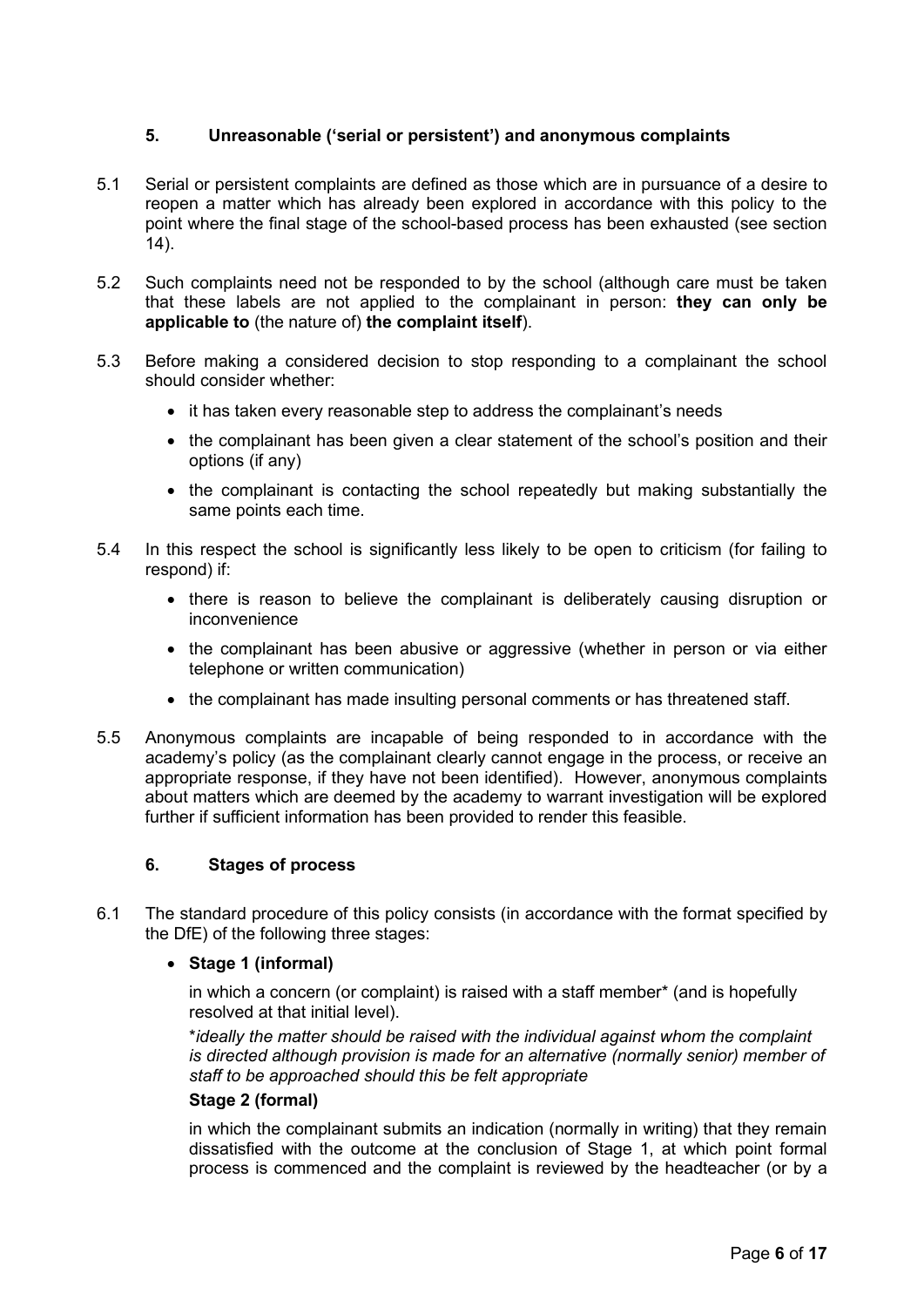nominated governor (see below) if the complaint in question is directed against the headteacher).

#### • **Stage 3 (appeal)**

in which the complainant submits an indication (which, other than in extenuating circumstances, will be in writing) that they remain dissatisfied with the outcome at the conclusion of Stage 2, after which the complaint is heard by the governing body complaints appeal panel.

#### <span id="page-6-0"></span>**7. Complaints against school staff**

- 7.1 Any complaints which have progressed beyond the informal stage and which relate to the conduct of members of staff will be handled in accordance with the academy's internal disciplinary procedures.
- 7.2 This means that complaints against staff members in relation to their conduct may be dealt with, under the relevant policy, by the headteacher (unless that individual is deemed to be compromised by virtue of previous involvement in the matter, in which case the issue may be delegated to either a senior member of staff or a governor) and then, should the matter progress to the appeal stage, by a panel formed in accordance with the relevant policy.
- 7.3 A modified procedure is applicable in instances where a complaint in relation to conduct is directed specifically against the headteacher. In the event of such an issue arising (and progressing beyond the informal stage) the complaint is initially dealt with at the formal stage by a suitably skilled (and impartial) nominated member of the governing body and then, should the complaint progress to the appeal stage, by a panel formed in accordance with the relevant policy.
- 7.4 Both this policy and any other policy of relevance (such as the academy's Disciplinary Policy) should therefore be interpreted in accordance with this principle by substituting 'nominated member of the governing body' for 'headteacher' in instances where the latter is the subject of the complaint.

#### <span id="page-6-1"></span>**8. Complaints against governors**

- 8.1 Very occasionally a complaint may be received in relation to the behaviour or actions of an individual governor or (less often) either a group of governors or the governing body as a whole.
- 8.2 Governing bodies are strongly advised to have in place an appropriate code of conduct which will ensure that all governors know how to work positively towards school improvement whilst providing assurance that governance of the school conforms to best practice. This latter element includes ensuring that any concern which may arise in relation to the conduct of governors (whether jointly or severally) is addressed at the earliest opportunity.
- 8.3 There are no nationally agreed procedures for dealing with complaints against governors (other than regulations on suspension and removal of governors) and the following guidance (intended to complement the content of this policy) is designed to advise governing bodies on what should be done in the event of such an occurrence.
- 8.4 Complaints against a governor should never be investigated by the headteacher or by any other member of academy staff.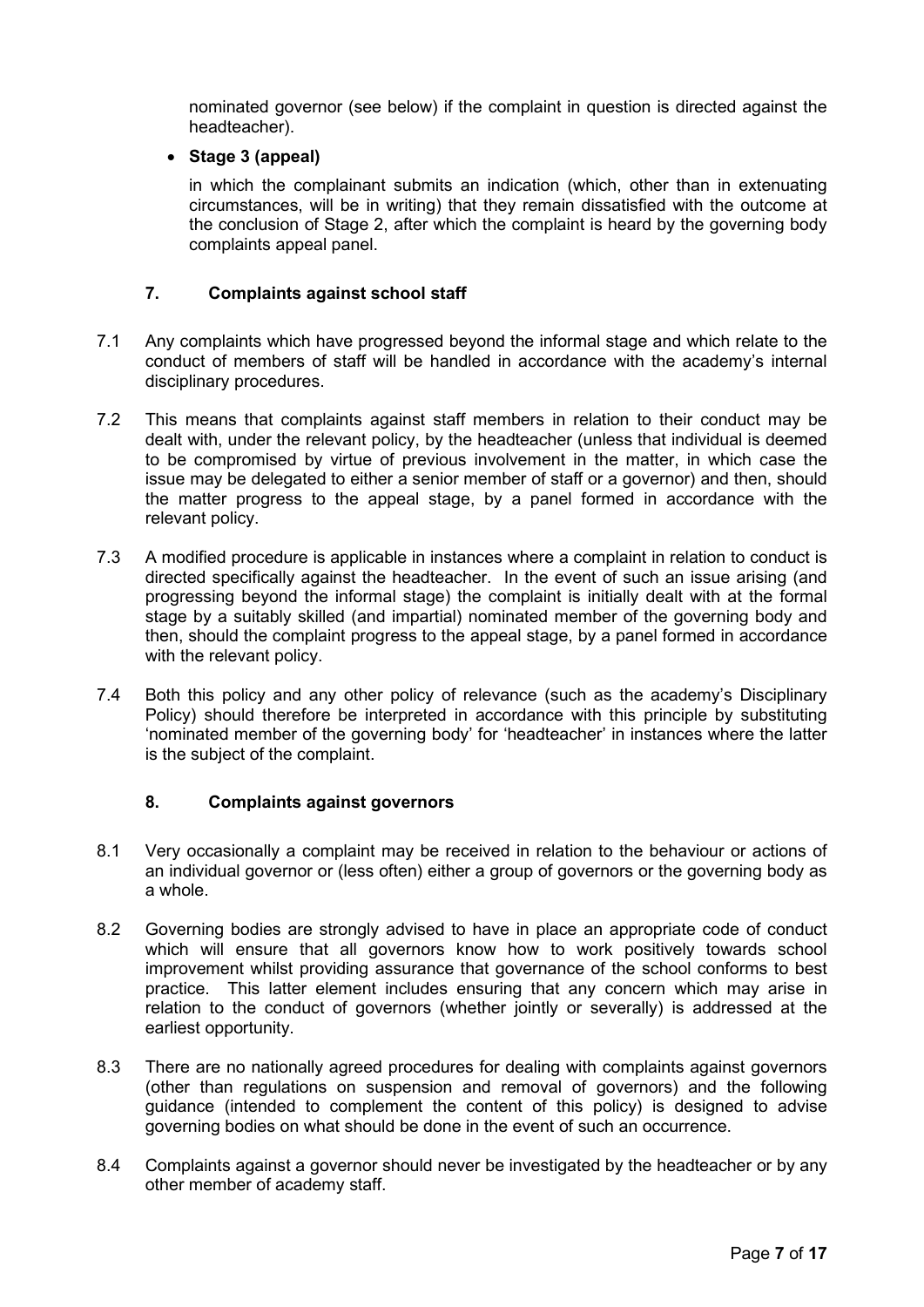- 8.5 In dealing with a complaint against a governor, the process should follow a three-stage process (as outlined in section 6 above) comprising informal stage, formal stage and appeal.
- 8.6 When a complaint is made against a governor (including the chair or vice chair) it should be submitted to the clerk to governors, who should then arrange for the complaint (unless it can be resolved informally at Stage 1 of the process) to be heard by a suitably skilled and impartial member of the governing body (Stage 2) and then (if required) by an appeal panel composed as defined previously (Stage 3).
- 8.7 If the complaint relates to the entire governing body, or to both the chair and vice chair, then the clerk to governors should determine the most appropriate course of action.
- 8.8 This will depend on the precise nature of the complaint but may involve bringing the matter to the attention of the local authority (or, if relevant, the diocese) who can advise on the need to appoint an independent investigator to complete Stage 2 and/or co-opting appropriate persons (such as governors from other schools) to hear an appeal at Stage 3 of the process.

#### <span id="page-7-0"></span>**9. Stage 1 (informal) – raising a concern**

- 9.1 Concerns can be raised with the academy at any time. The academy requests that parents make their first contact with the pupil's teacher or, where this is not possible or is deemed inappropriate, either the headteacher or (where applicable) a nominated complaints co-ordinator.
- 9.2 The recipient of the concern may be able to respond immediately (and often this will serve to resolve the issue). However, on some occasions the concern raised may require investigation, or discussion with others, in which case the academy will endeavour to provide an informal response (which may be either verbal or written) within two working days. It is anticipated that most concerns will be satisfactorily dealt with in this manner.
- 9.3 However, if the complainant is not satisfied with the outcome at the completion of Stage 1, they are entitled to progress their concern to the status of an official complaint and to advance to the next stage of the process.
- 9.4 At this juncture (if not before) they should be provided with a copy of the academy's complaints policy (or signposted to this via the academy's website if this is acceptable to them).
- 9.5 All complainants should be made aware that publicising their complaint through social media or any other means of communication will be likely to prejudice any investigation and may make it impossible to explore their complaint further.
- 9.6 The complainant should also be requested, at this point, to complete an official complaint form (Appendix 1) which should be returned to the headteacher within ten working days of the complainant receiving an initial response (whether verbal or written). The official complaint form should, ideally, present an opportunity to communicate the complainant's expectations as to how their complaint might best be satisfactorily resolved.
- 9.7 On receipt of the official complaint form, the complaint will be logged by the academy, including the date of receipt. The academy will then progress the complaint to the next (formal) stage.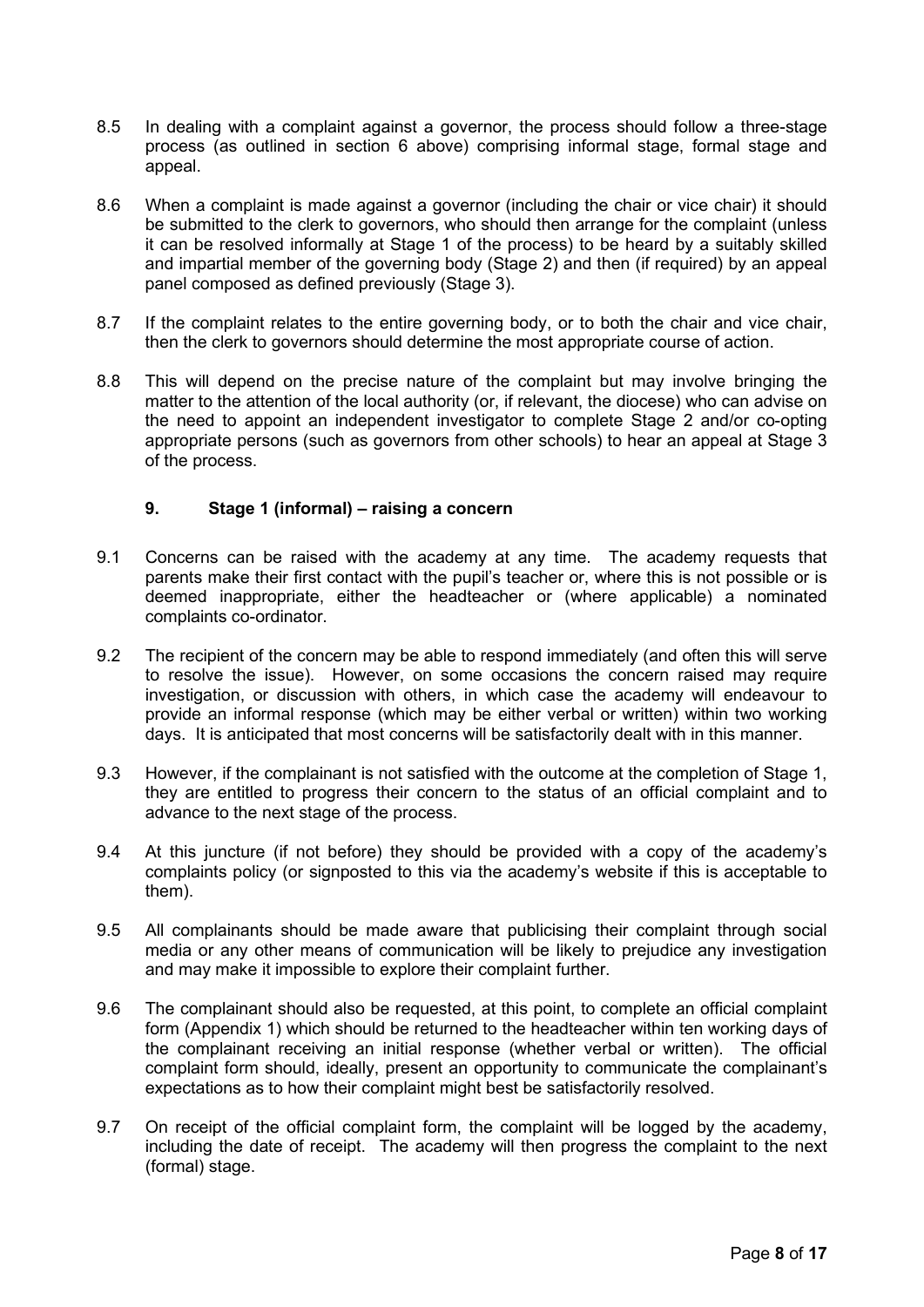9.8 Schools cannot insist on the complainant completing an official complaint form. If the school is in receipt of a notification (this may be interpreted to include not only email but also verbal communication – see following clause) which could reasonably be regarded as constituting an official complaint it is still under an obligation to treat this seriously. The school must record the communication and respond appropriately, including escalating the matter to formal process if it becomes clear that the complainant remains dissatisfied by informal attempts to reach a resolution.

#### <span id="page-8-0"></span>**10. Stage 2 (formal) – dealing with complaints**

- 10.1 If the matter has not been resolved at Stage 1, as evidenced by receipt of further communication from the complainant to this effect, the headteacher will review the complaint by considering all relevant written material and by discussion with the appropriate member(s) of staff and/or the complainant.
- 10.2 The aim will be to resolve the matter as quickly as possible and an appropriate response will normally be in writing, in which event it should be despatched within five working days of the written complaint having been received.
- 10.3 The academy may wish to extend to the complainant an opportunity to meet with the person appointed to deal with the complaint to explore the matter further (unless there are circumstances where it is felt that this might place any party at risk).
- 10.4 Any such meeting should normally take place within five working days of the written complaint having been received, and an appropriate response in writing should then be provided within a further five working days, but this timescale may be extended if, as may be the case, a meeting cannot reasonably be arranged within this period.
- 10.5 However, if the complainant remains dissatisfied with the outcome at the completion of Stage 2, they are entitled to progress their complaint to the next stage and should write\* to the chair of governors within ten working days of receipt of said correspondence to confirm that the complaint has not yet been resolved to their satisfaction.

**\****if the complainant has a relevant disability the requirement for notification to be in writing should normally be waived in accordance with the final clause of section 1.*

10.6 As previously, any such communication will be logged by the academy, including the date of receipt. The academy will then progress the complaint to the next (appeal) stage.

#### <span id="page-8-1"></span>**11. Stage 3 (appeal) – governor panel process**

- 11.1 If the matter has not been resolved at Stage 2, as evidenced by receipt of further communication from the complainant to this effect, the chair of governors will then convene a Complaints Appeal Panel.
- 11.2 The Complaints Appeal Panel will comprise three persons (normally governors), none of whom has been directly involved in the matters detailed in the complaint. Two of these persons may be academy governors with no previous involvement in the case but (at least) one person on the panel must be wholly independent of the management and running of the academy. The latter may be a member of the governing body of a neighbouring educational establishment or a person of good standing in the local community.
- 11.3 The members of the Complaints Appeal Panel will consider the complaint afresh (as opposed to merely considering the handling of the complaint at earlier stages) to ensure,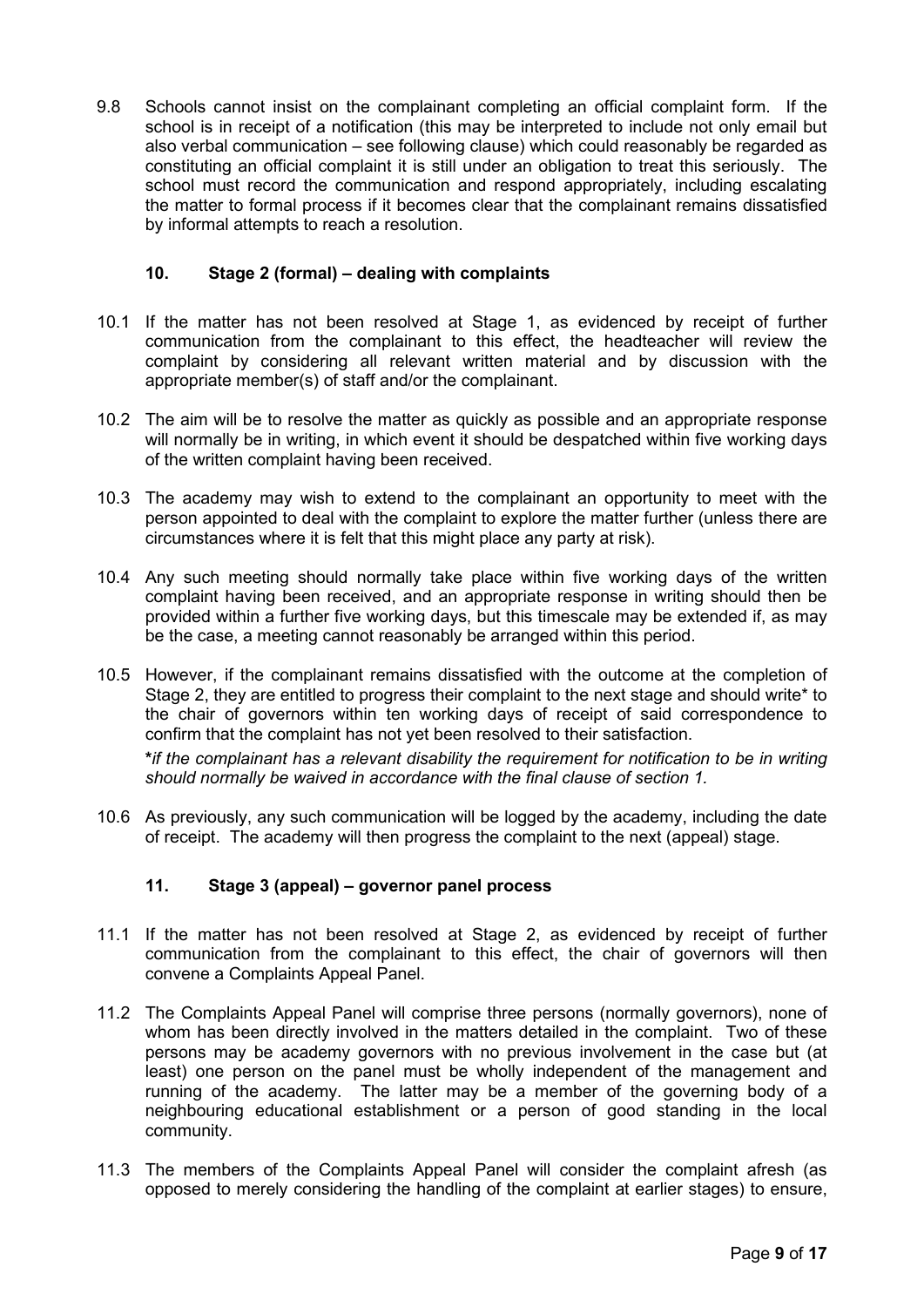in accordance with DfE expectations, that there is always a mechanism in place whereby decisions are considered independently and are not taken in isolation.

- 11.4 The Complaints Appeal Panel should, whenever possible, meet within a maximum of ten working days of receipt of an appeal. Both the complainant and the headteacher (representing the academy) are invited to attend the appeal hearing and all parties (including the members of the panel) should be issued with relevant documentation (anything on record which it is anticipated will be referred to in the hearing) no less than five working days in advance of the hearing.
- 11.5 The academy will normally extend to the complainant the right to be accompanied in a panel hearing, although this right will be restricted to a relative or friend of the complainant, rather than a legal (or media) representative.
- 11.6 If the entire governing body is aware of the substance of a complaint before the final stage has been completed, schools should arrange for a wholly independent panel to hear the complaint. In such instances a different school may be approached for assistance in constituting an appeal panel.
- 11.7 Complainants have the right to request an independent panel if they believe there is likely to be bias in the proceedings. Schools should consider such requests but any decision to have recourse to an independent panel is entirely at the discretion of members of the governing body.
- 11.8 The letter of invitation to the appeal hearing should state that due consideration will be given to any relevant disabilities which might affect the complainant's ability to attend or partake in the hearing, such as communication issues or impairment of mobility.
- 11.9 The letter of invitation should also make clear that the complainant may (if unwilling or unable to attend the appeal hearing in person) elect to submit a written statement for consideration by the panel in their absence.
- 11.10 The letter of invitation should additionally make clear that if the complainant fails to respond by confirming their intention (either to attend the hearing or to elect to have the complaint heard in their absence) the complaint will not be investigated further, in which event the process will cease at this point.
- 11.11 The appeal hearing will be held within the academy (unless a suitable alternative venue is agreed by all parties) and will be minuted (normally by the clerk to governors). The panel chair should conduct the hearing in accordance with the guidance set out in Appendix 3.
- 11.12 The aim of the Complaints Appeal Panel hearing is to resolve the complaint impartially and to achieve reconciliation between the academy and the complainant. All parties will be notified in writing of the panel's decision within five working days of the date of the hearing.
- 11.13 This stage is the last school-based stage of the complaints procedure and the decision of the Complaints Appeal Panel is final.

#### <span id="page-9-0"></span>**12. Publishing complaints procedures**

12.1 Under Section 29(1)(b) of the Education Act 2002, all schools must publicise their complaints procedures and, in this context, it is normally expected that schools will publish their complaints policy on their website (and maintained schools **must** (with very few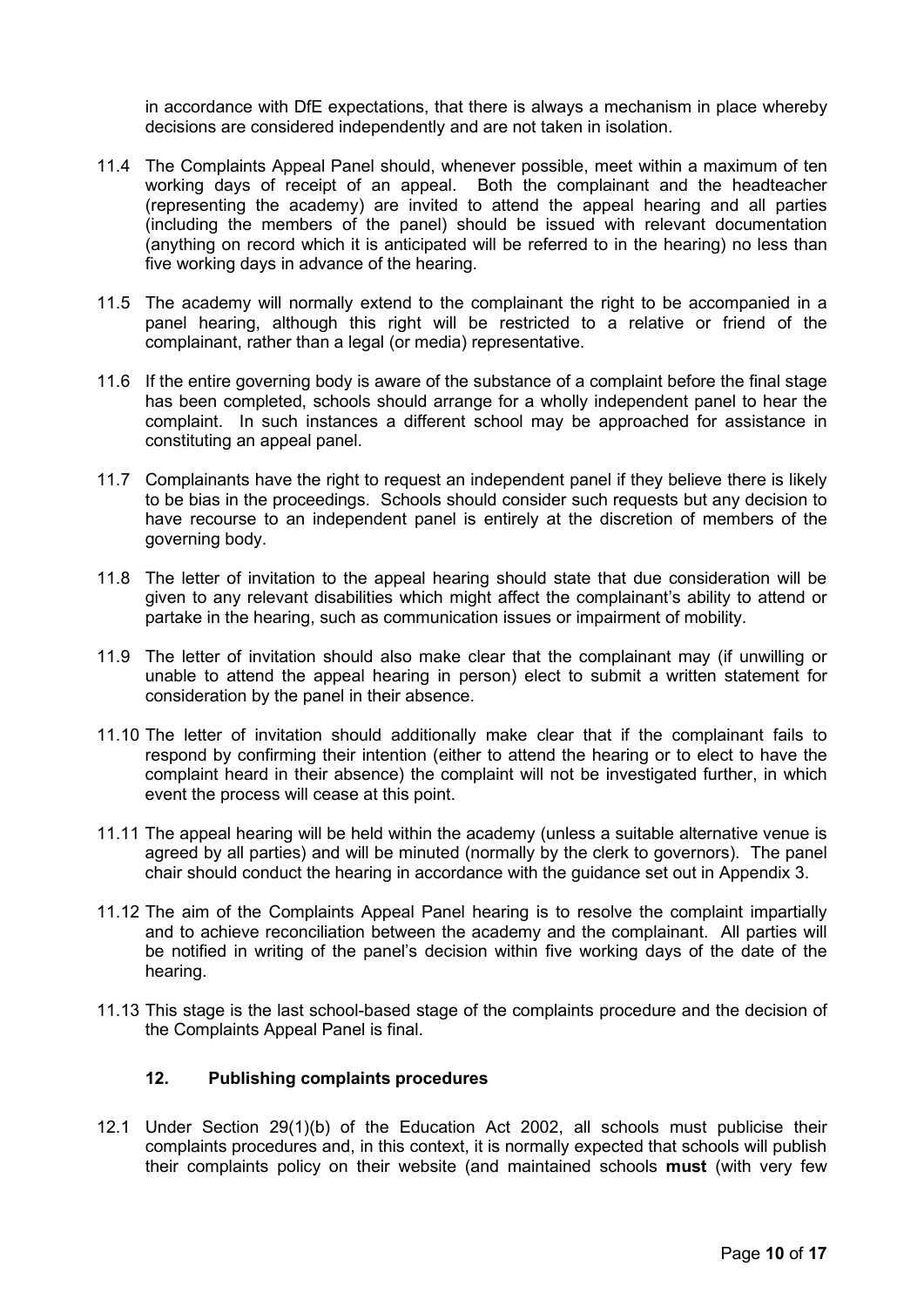specified exceptions) comply with this expectation following changes, since 1 September 2016, to the School Information (England) Regulations 2008).

12.2 Even if the school does not have its own website, the complaints procedures must still be published online, and this may be through the relevant local authority's website or another hosting platform such as a diocesan or federation website (and in the case of federation schools, the federation's governing body is responsible not only for creating a suitable complaints procedure but also for ensuring that each school in the federation publishes the procedure on their school's website – note that it is not sufficient for a federation complaint procedure to be published only on the federation's website unless member schools do not have websites of their own).

#### <span id="page-10-0"></span>**13. Documentation of complaints**

- 13.1 A written record will be kept of all formal complaints, and this will specify, firstly, whether they are resolved following a formal procedure (Stage 2) or proceed to an appeal panel hearing (Stage 3), and, secondly, will record any action taken by the academy in response to complaints submitted (regardless of whether they are upheld).
- 13.2 In the event that a Complaints Appeal Panel makes findings and recommendations a copy of those findings and recommendations will be provided to the complainant (and, where relevant, to the individual or body complained about) and will be made available for inspection on the school premises by the headteacher and the governing body.
- 13.3 All documentation (correspondence, statements and any other records, whether in electronic format or hard copy) relating to individual complaints of a formal nature will be stored in an appropriate manner and will be kept confidential, other than as specifically stated above and/or where the Secretary of State or a body conducting an inspection under section 109 of the 2008 Act requests access to them.
- 13.4 Should the complainant make a request to record the proceedings of the Stage 3 hearing by use of an electronic recording device (such as a mobile phone) it is at the discretion of the academy whether to permit this, and a decision to do so would require the agreement of all parties.
- 13.5 Given (understandable) concern that such recordings may be lost, leaked, or even subsequently edited by third parties prior to wider (external) distribution the academy will not normally accede to such requests, although consideration will be given to whether this might constitute a reasonable adjustment should the complainant be disadvantaged by, for instance, communication difficulties.
- 13.6 Should permission be given to record such a hearing, considerable care must be taken to ensure that the interests of persons who may be rendered identifiable during the proceedings (including those who may not themselves be present) are safeguarded appropriately.
- 13.7 It is advisable to make clear to complainants that covert recording of proceedings is not permitted, and that any material obtained by such means will not be admissible at any stage of the complaints procedure.

#### <span id="page-10-1"></span>**14. Complaints unresolved at conclusion of process**

14.1 There will be occasions when, despite all stages of the procedures having been followed, the complainant remains dissatisfied. If the complainant attempts to reopen the same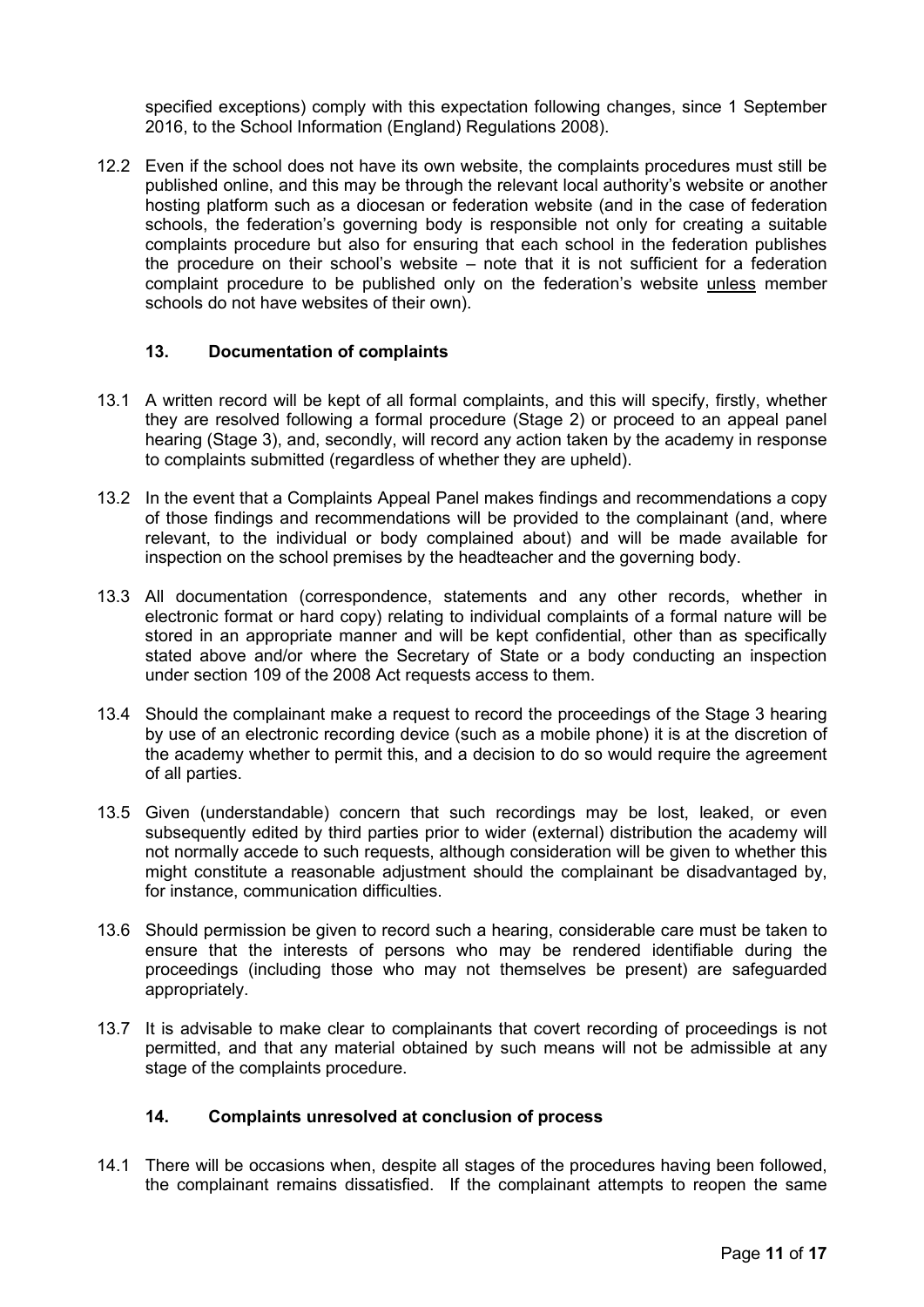issue following the Complaints Appeal Panel hearing, the chair of the governing body should inform them in writing that the school-based procedure has been exhausted and that the matter is now closed.

14.2 Any such correspondence may wish to point out that the complainant remains at liberty to consult the Department for Education website [\(www.education.gov.uk\)](http://www.education.gov.uk/) to assess whether their complaint might be capable of being pursued by alternative means, such as by contacting the Education and Skills Funding Agency (EFSA), should they so desire.

#### <span id="page-11-0"></span>**15. Other policies and procedures**

- 15.1 This policy will be supported by the following policies and procedures:
	- Disciplinary Policy
	- Grievance Policy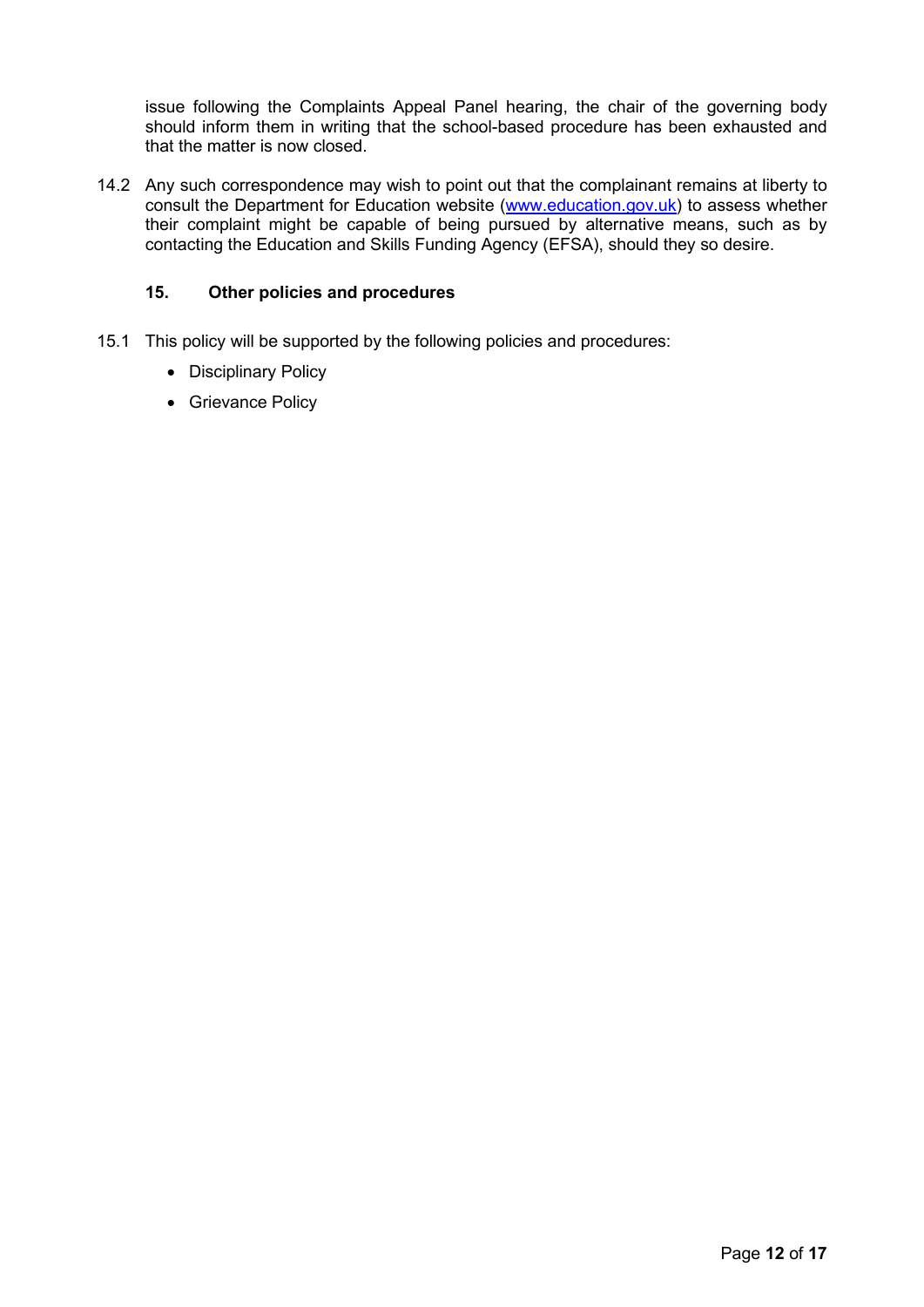<span id="page-12-0"></span>**Please complete and return to HR/ Headteacher/Line Manager who will acknowledge receipt and explain what action will be taken.**

| Your name:                                                                                                                          |
|-------------------------------------------------------------------------------------------------------------------------------------|
| <b>Pupil's name:</b>                                                                                                                |
| Your relationship to the pupil:                                                                                                     |
| <b>Address:</b>                                                                                                                     |
|                                                                                                                                     |
| Postcode:                                                                                                                           |
| Day time telephone number:                                                                                                          |
| Evening telephone number:                                                                                                           |
| Please give details of your complaint:                                                                                              |
| What action, if any, have you already taken to try and resolve your complaint?<br>(Who did you speak to and what was the response?) |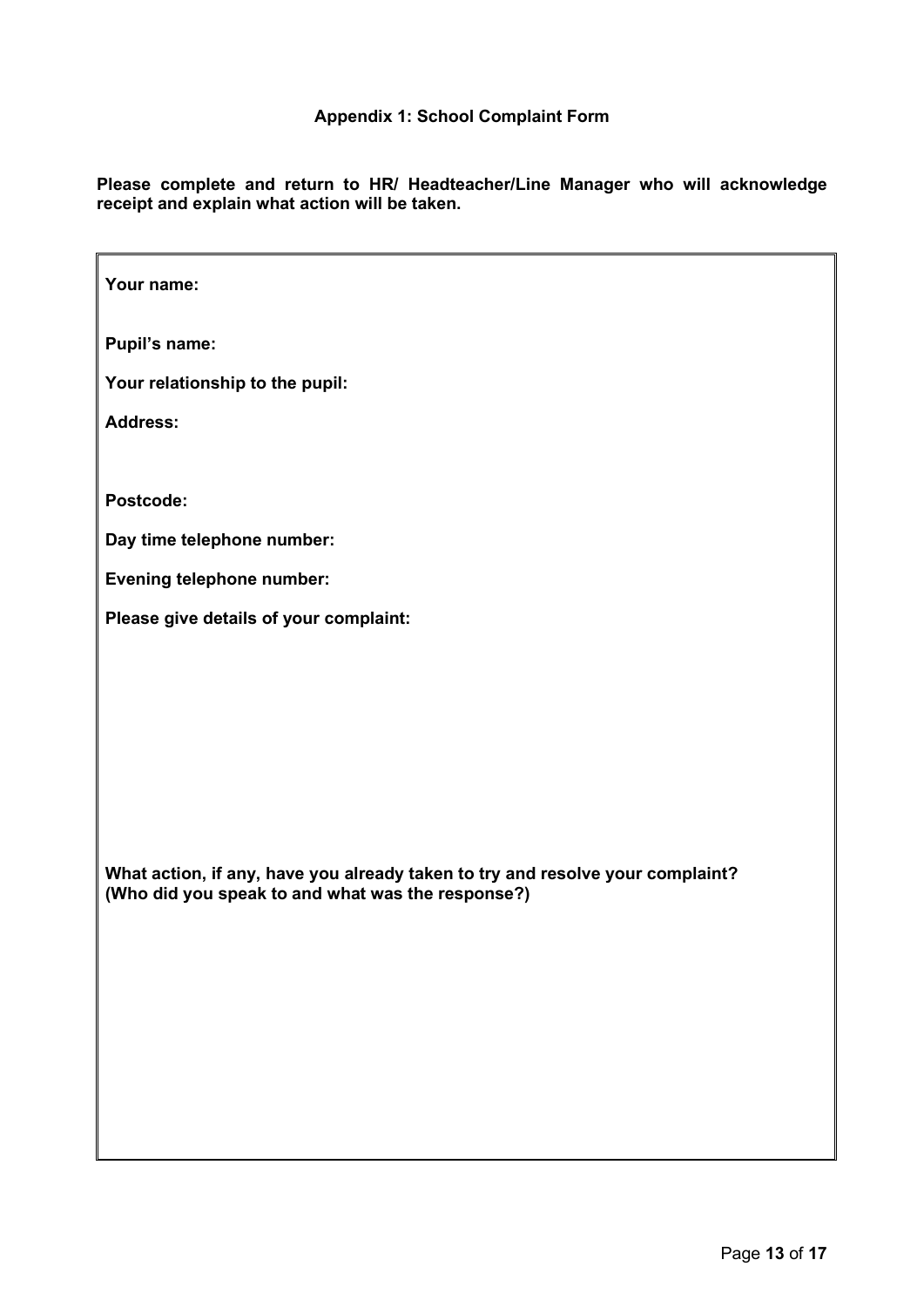| What actions do you feel might resolve the problem at this stage? |  |
|-------------------------------------------------------------------|--|
|                                                                   |  |
|                                                                   |  |
|                                                                   |  |
|                                                                   |  |
|                                                                   |  |
| Are you attaching any paperwork? If so, please give details.      |  |
|                                                                   |  |
|                                                                   |  |
|                                                                   |  |
| Signature:                                                        |  |
| Date:                                                             |  |
| <b>Official use</b>                                               |  |
| Date acknowledgement sent:                                        |  |
| By whom:                                                          |  |
|                                                                   |  |
| <b>Complaint referred to:</b>                                     |  |
| Date:                                                             |  |
|                                                                   |  |
|                                                                   |  |
|                                                                   |  |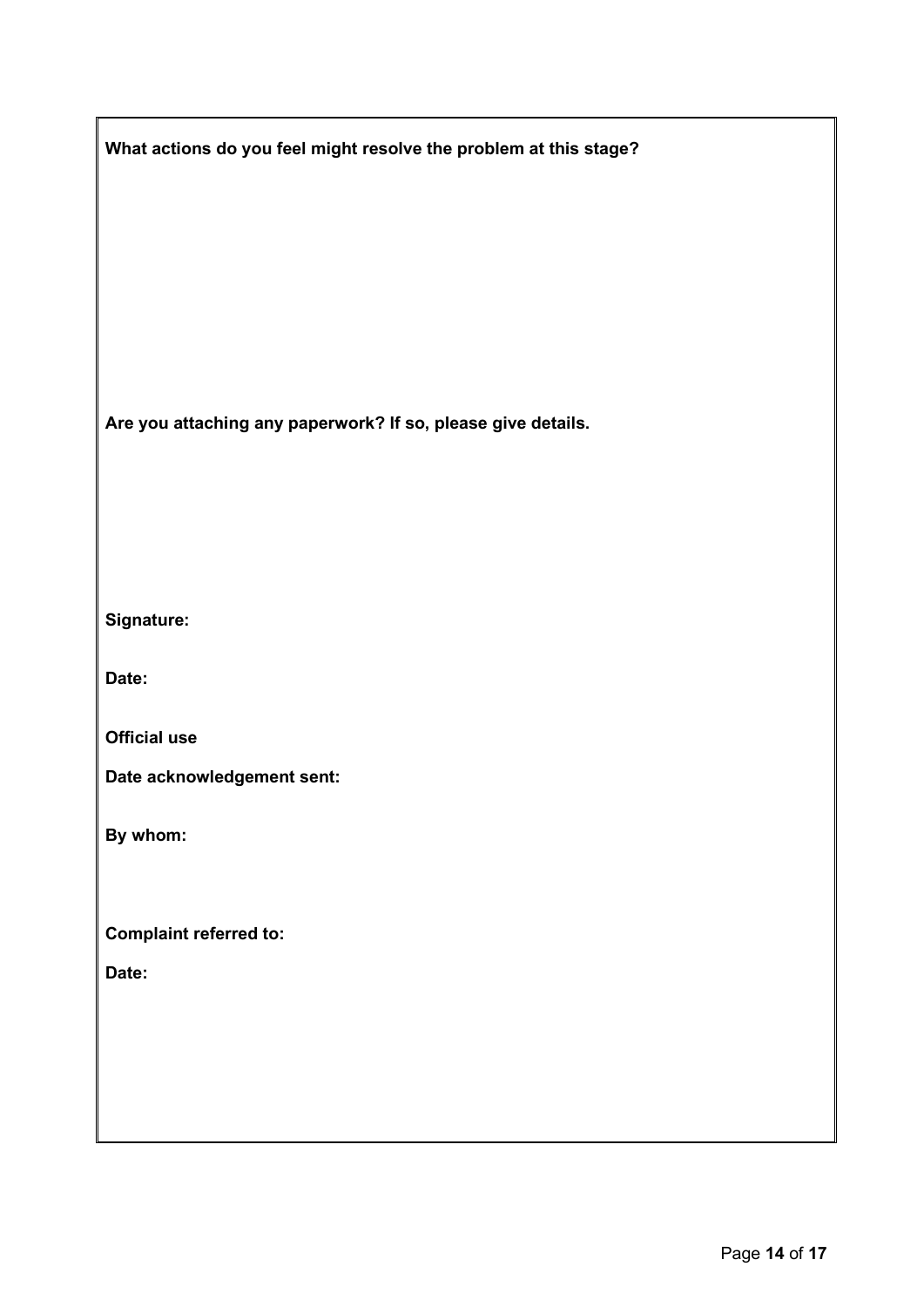#### **Appendix 2: Guidance for staff investigating a complaint**

<span id="page-14-0"></span>It is suggested that, at each stage, the person investigating the complaint\* makes sure that they:

- establish **what** has happened so far, and **who** has been involved
- take details of the complaint to clarify the nature of the complaint and what remains unresolved
- meet with the complainant or contact them (if unsure or if further information is necessary)
- clarify what the complainant feels would put things right
- interview all persons identified by the complainant as being relevant to the matter (and any others deemed appropriate) allowing them to be accompanied if they wish
- conduct such interviews with an open mind and be prepared to persist in the questioning if felt necessary or appropriate
- keep notes of all interviews undertaken.

An appointment to discuss the issue, if deemed appropriate, should normally be offered as quickly as possible, as this will give both parties time to talk about it calmly and politely without being interrupted. Complaints need to be considered and resolved as quickly and efficiently as possible. However, where further investigation is necessary, new time limits can be set and the complainant sent details of the new deadline and an explanation for any consequent delay.

It is appropriate to consider ways in which a complaint could be resolved at each individual stage of the procedure, and it may be instructive to encourage complainants to state what actions they feel might resolve the problem at any stage.

It may be sufficient to acknowledge that the complaint is valid in whole or in part and, in addition, it may be appropriate to offer one or more of the following:

- an explanation
- an apology
- an assurance that the event complained of will not happen again
- an explanation of the steps that have been taken<sup>†</sup> to ensure that there will be no recurrence
- an undertaking to review school policies and/or procedures in the light of the complaint and, if found appropriate, to modify practice and protocols accordingly
- an admission that the situation could (or should) have been handled differently, or better (this is not the same as an admission of negligence).

An effective complaints procedure will identify areas of agreement between the parties. It is also of equal importance to clarify any misunderstandings that might have occurred as this can create a more positive atmosphere in which to discuss any outstanding issues.

\_\_\_\_\_\_\_\_\_\_\_\_\_\_\_\_\_\_\_\_\_\_\_\_\_\_\_\_\_\_\_\_\_\_\_\_\_\_\_\_\_\_\_\_\_\_\_\_\_\_\_\_\_\_\_\_\_\_\_\_\_\_\_\_\_\_\_\_\_\_\_\_\_\_\_\_\_\_\_\_\_\_\_\_

<sup>\*</sup>*All staff investigating a complaint should have received (through CPD) appropriate instruction on how to conduct an enquiry and respond to the complainant in an appropriate manner*.

<sup>†</sup>*If a complaint is upheld which does lead to disciplinary action being taken against a member of staff, such detailed information cannot be divulged to the complainant – the latter should merely be informed that "appropriate management action has been taken*".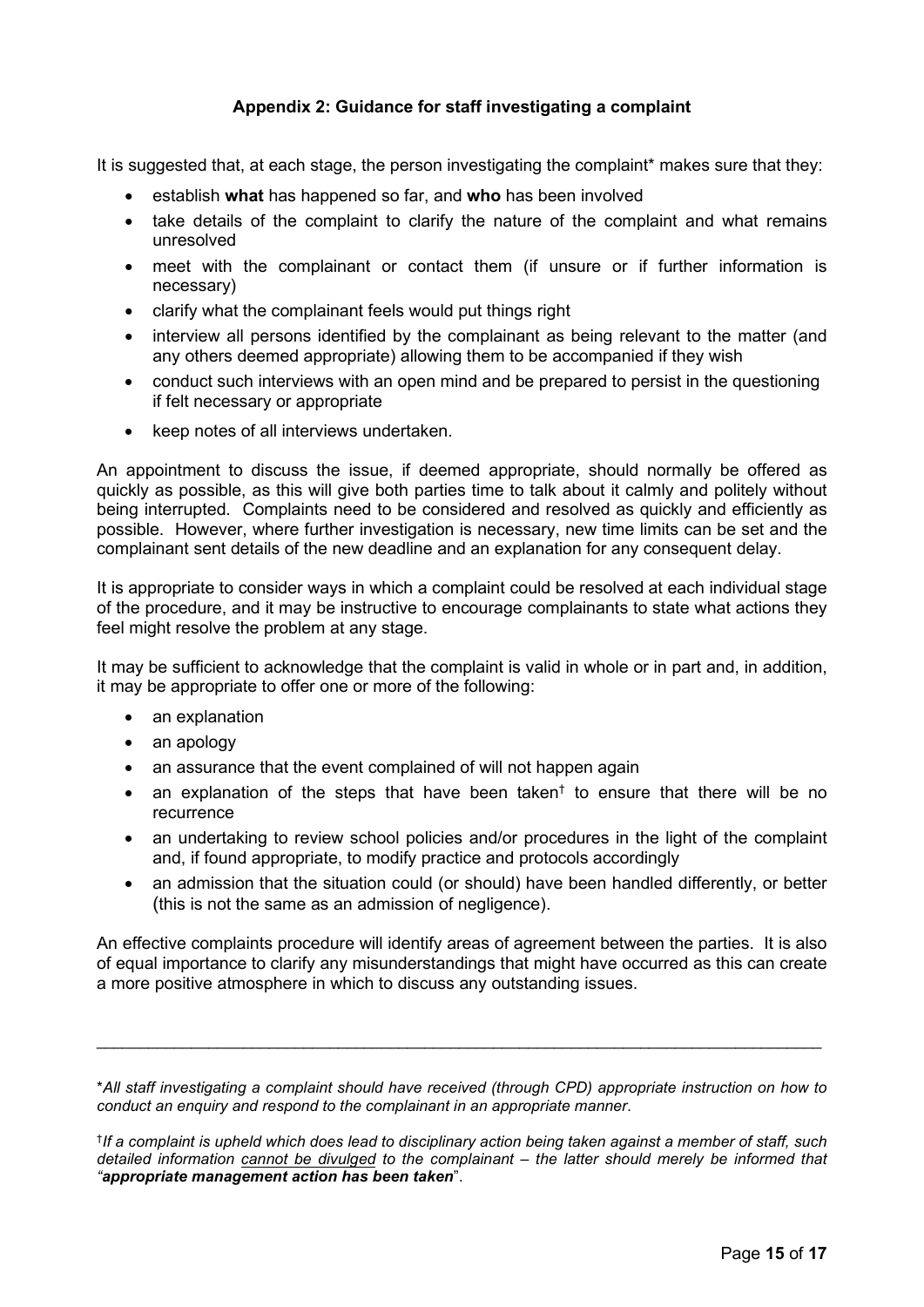#### <span id="page-15-0"></span>**Appendix 3: Guidance for Governing Body Complaints Appeal Panel Hearing**

The Complaints Appeal Panel will consist of three persons with no previous involvement in the case, at least two of whom will normally be governors but one of whom must be wholly independent of the management and running of the academy. The latter may be a member of the governing body of a neighbouring educational establishment or a person of good standing in the local community. The panel will nominate a chair to lead the process.

It is important that the appeal hearing is independent and impartial. No individual may sit on the appeal panel if they have had prior involvement in the complaint or in the circumstances surrounding it.

The aim of the hearing, which should be held in private, is to resolve the complaint and achieve reconciliation between the school and the complainant. However, it must be recognised that the complainant may not be satisfied with the outcome if the hearing does not find in their favour. It may only be possible to establish the facts and to make recommendations which will satisfy the complainant that their complaint has been addressed seriously.

An effective panel will acknowledge that many complainants feel nervous and inhibited in a formal setting. Parents often feel emotional when discussing an issue that affects their child. The parent or carer may, should they wish, be accompanied at the hearing. The panel chair will ensure that the proceedings are as welcoming as possible. The layout of the room will set the tone and care is needed to ensure the setting is informal and not adversarial.

#### **The role of the clerk to governors**

The clerk is the contact point for the complainant and is required to:

- ensure that members of the panel should have no detailed prior knowledge of the complaint (and it is, therefore, unlikely that staff governors will be members of the panel)
- set the date, time and venue of the hearing, ensuring that the dates are convenient to all parties and that the venue and proceedings are accessible
- ensure that the letter inviting the parent/carer to attend should indicate that they may be accompanied by a friend or relative
- collate any written material and send it to the parties in advance of the hearing
- meet and welcome the parties as they arrive at the hearing
- record the proceedings, listing who is present, and should make everyone aware of the confidential nature of the process
- notify all parties (following conclusion of the hearing) of the panel's decision

#### **At the meeting:**

- the panel must be made up of three members, who are accompanied by a clerk
- one member of the panel (in an academy or independent school) must be completely independent of the school
- although this is a formal meeting, every effort should be made to make it as informal as possible for all concerned and the parent or carer put at ease – the parent or carer may, should they wish, be accompanied at the hearing
- the chair of the panel should open the meeting, introducing panel members and stating the purpose and the format of the meeting to clarify this to all in attendance